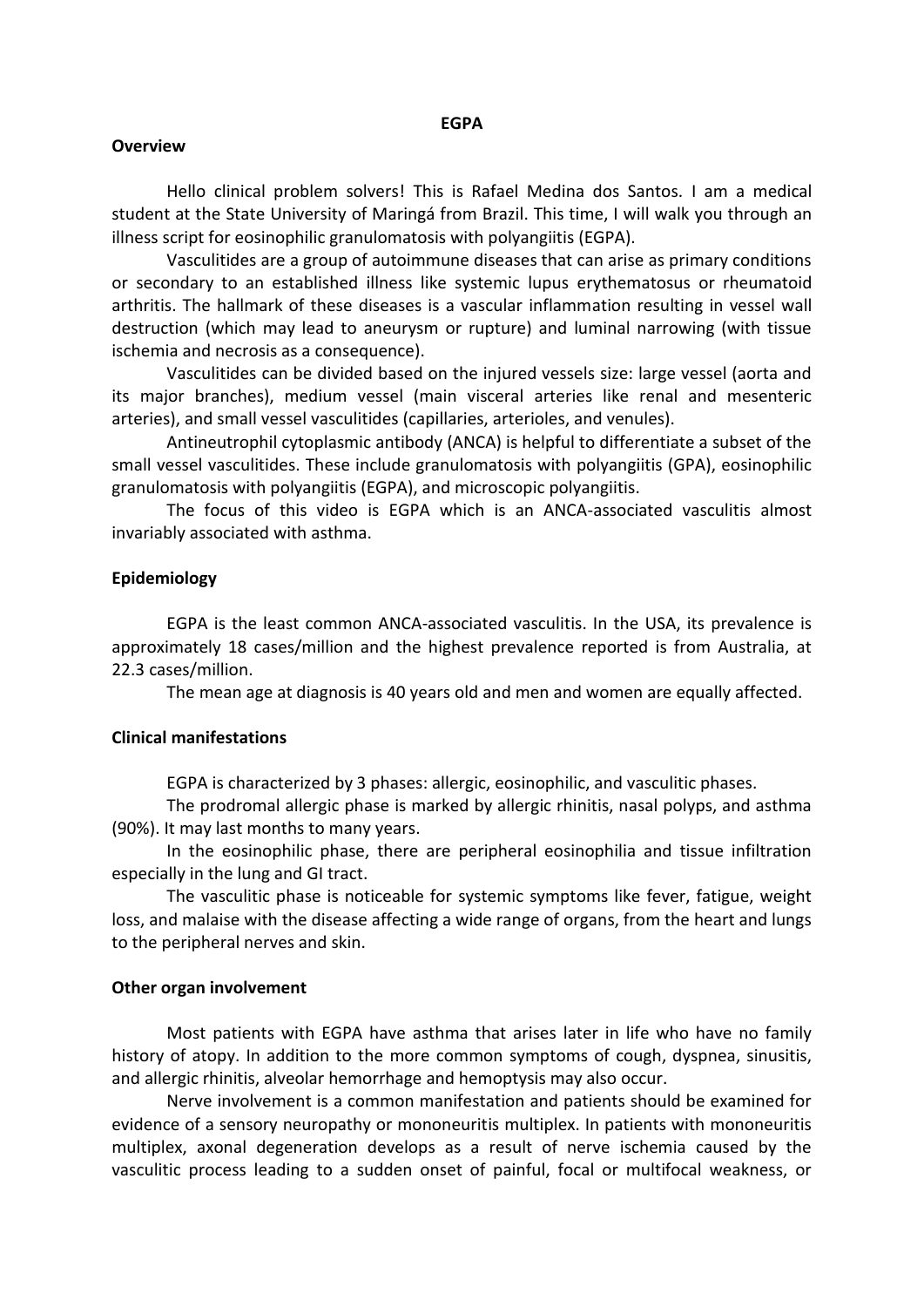sensory loss. Paresthesia or sometimes painful hyperesthesia may occur before the onset of motor or sensory deficiencies. Mononeuritis multiplex most commonly involves the peroneal nerve but also many others including the cranial nerves resulting in cranial nerve palsies. Cerebral hemorrhage and infarction may also occur and are important causes of death.

GI symptoms are common in EGPA and likely represent an eosinophilic gastroenteritis characterized by abdominal pain, watery or bloody diarrhea, and colitis. Other manifestations including ischemic bowel, pancreatitis, and cholecystitis have also been reported.

Cardiomyopathy, heart failure, acute pericarditis, constrictive pericarditis, myocardial infarction, and other electrocardiographic changes all may occur. Cardiac involvement often portends a worse prognosis. It's actually the most common cause of death in these patients. Pathophysiologically, cardiac manifestations are derived from coronary vasculitis, extravascular granuloma, and cardiac eosinophilic interstitial infiltrates.

EGPA can also lead to renal manifestations. This may include proteinuria, glomerulonephritis, renal insufficiency, and rarely, renal infarct. There are focal or diffuse crescentic glomerulonephritis, and less frequent eosinophilic infiltrates and granuloma.

Many patients also develop skin manifestations including palpable purpura, skin nodules, livedo reticularis, Raynaud's phenomenon, and urticarial or gangrenous necrotic lesions.

# **DDx**

Regarding differential diagnosis, you should think of eosinophilia pneumonia, hyper eosinophilic syndrome, allergic bronchopulmonary aspergillosis, and fungal pneumonia. For an approach to eosinophilia, check out our diagnostic schema for eosinophilia on the CPSolver's website.

# **Dx**

You should suspect EGPA in a patient with eosinophilia greater than 1500 /mL and late-onset asthma with spirometry often revealing an obstructive process.

p-ANCA/MPO is positive in 40-60% of the cases.

Nonspecific lab abnormalities may be present and include a marked elevation in ESR, a normochromic normocytic anemia, an elevated IgE, hypergammaglobulinemia, and positive rheumatoid factor and antinuclear antibodies (ANA).

Chest x-ray can show many abnormalities including bilateral, nonsegmental, and patchy infiltrates that often migrate and may be interstitial or alveolar in appearance. Additionally, reticulonodular and nodular disease without cavitation can be seen, as can pleural effusions and hilar adenopathy. CT findings commonly include bilateral ground-glass opacity and airspace consolidation. Other CT findings include bronchial wall thickening, hyperinflation, interlobular septal thickening, lymph node enlargement, and pericardial and pleural effusions.

Biopsy shows eosinophilic infiltration, necrotizing vasculitis, and perivascular granulomas.